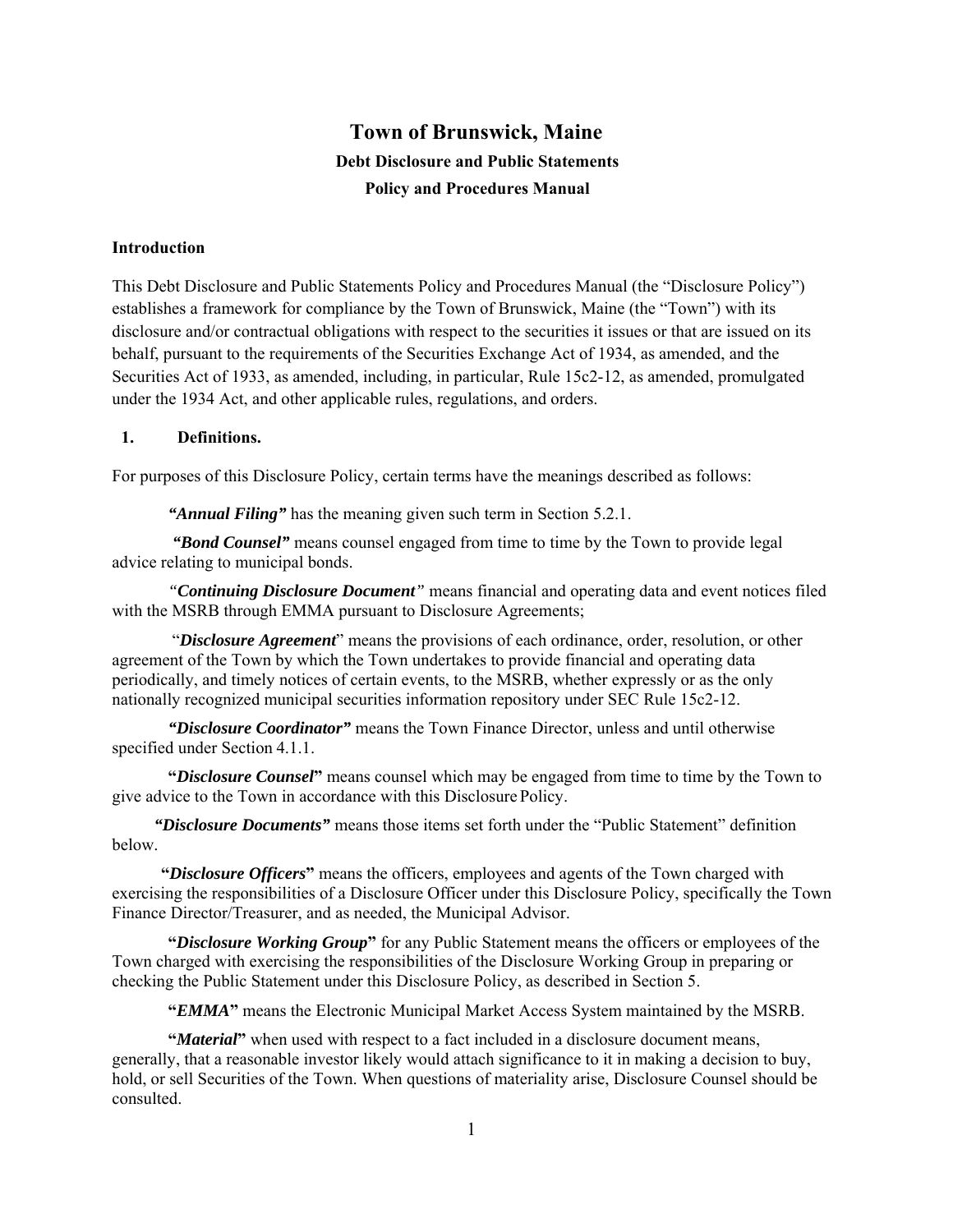**"***MSRB***"** means the Municipal Securities Rulemaking Board.

*"Municipal Advisor"* means the financial advisor retained by the Town to provide services with respect to the issuance of municipal securities.

*"Financial and Operating Data"* means information that the Disclosure Working Group deems material, based on prevailing industry standards.

 **"***Public Statement***"** means any statement or other communication that is intended (or reasonably can be expected) to be accessible to and relied upon by investors in the Town's Securities, including, as applicable:

- **Offering Documents:** Preliminary and final Official Statements and other documents by which Securities are offered to the public by the Town as well as solicitation statements by which the Town offers to purchase its Securities or requests consents or waivers regarding Securities;
- **Continuing Disclosure Documents:** financial and operating data and event notices filed with the MSRB through EMMA pursuant to Disclosure Agreements;
- Other EMMA Filings: other information filed with the MSRB through EMMA;

 **"***SEC***"** means the United States Securities and Exchange Commission.

**"***Securities***"** means bonds, notes, certificates of obligation, certificates of participation, and other debt obligations or securities of the Town, or the payment of which the Town is obligated to support by a lease, contract, or other arrangement, that are sold to or otherwise held or traded in by the public.

*"Town"* means the Town of Brunswick, Maine, which includes the Brunswick School Department.

*"Town Finance Committee"* means the Finance Committee established by the Town Council of the Town of Brunswick, Maine.

# **2. Background.**

- 2.1 Investor Reliance. The Town has issued and expects to continue to issue Securities in the public debt markets and, in connection therewith, to issue offering documents and to enter into continuing disclosure undertakings to update financial and operating information contained in the offering documents at least annually and to file timely notices of certain events with the MSRB through EMMA. Investors in the Town's Securities rely on the filings and may rely on portions of the Town's websites and other Public Statements in deciding whether to buy, hold, or sell the Town's Securities.
- 2.2 Federal Securities Laws. Under federal securities laws, the Town must exercise reasonable care to avoid material misstatements or omissions in preparing Public Statements that are used to sell or tender for Securities in primary offerings, and it may not knowingly or recklessly include material misstatements or misleading statements in other Public Statements while its Securities are outstanding. Knowledge of any officer or employee of the Town as well as information in files of the Town may be imputed to the Town. Disclosure Counsel opinions may help to establish care, but are no defense to an action for failing to disclose or misstating a known material fact.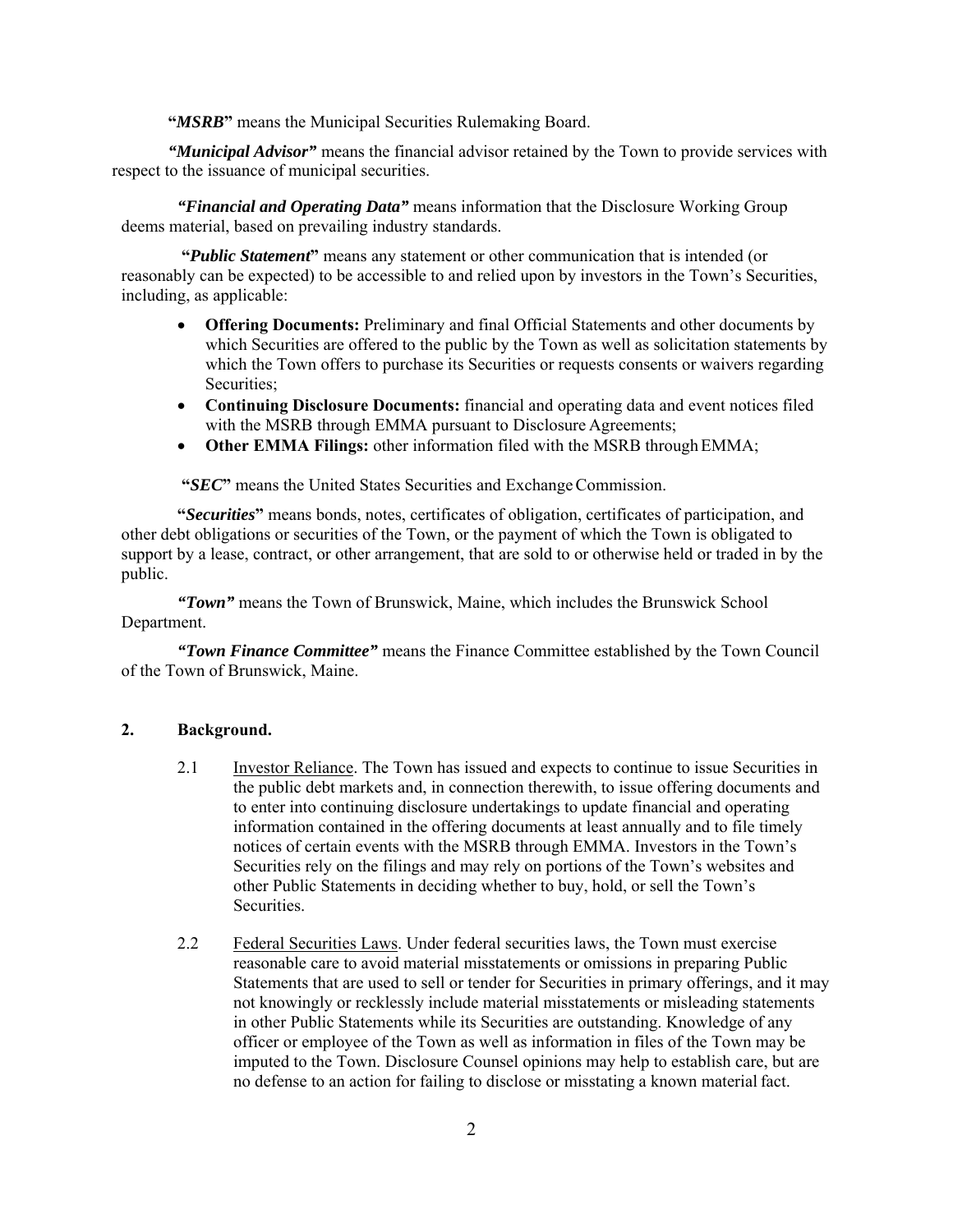## **3. Purposes.**

The purposes of this Disclosure Policy are to formally confirm and enhance existing policies and procedures regarding compliance with federal securities laws relating to disclosure in order to:

- 3.1 Comply with Law and Contract. To facilitate compliance with applicable law and existing contracts when preparing and distributing Disclosure Documents in connection with Securities offerings and Continuing Disclosure Documents, including the timely update and filing of Continuing Disclosure Documents; and
- 3.2 Reduce Liability. To reduce exposure (of the Town and its officials and employees) to liability for damages and enforcement actions based on misstatements and omissions in Disclosure Documents, and Continuing Disclosure Documents; and
- 3.3 Reduce Borrowing Costs. To reduce borrowing costs by promoting good investor relations, and
- 3.4 Protect the Public. To avoid damage to residents of the Town and other third parties that could result from misstatements or omissions in Disclosure Documents or Continuing Disclosures.

# **4. Policy.**

It is the policy of the Town to comply fully with applicable securities law regarding disclosure in connection with the issuance of Securities and with the terms of its Disclosure Agreements.

- 4.1 Appointment of Disclosure Coordinator.
	- 4.1.1 Selection. The Disclosure Coordinator is selected from time to time by the Town Manager, on the basis of his or her familiarity with particular aspects of the Town's disclosure and reporting matters or on his or her ability to effectively monitor and coordinate such disclosures and reporting based on his or her positions within the Town. At present time, the Disclosure Coordinator shall be the Finance Director of the Town.
		- 4.1.2 Responsibilities. The Disclosure Coordinator is responsible, within his or her area of expertise, for:
			- (a) monitoring the compliance by the Town with this Disclosure Policy generally;
			- (b) serving as a "point person" for personnel to communicate issues or information that should be or may need to be included in any Offering Statement or Periodic Report;
			- (c) recommending amendment of this Disclosure Policy to the Town Finance Committee from time to time as necessary or appropriate;
			- (d) preparing and circulating a detailed time schedule for review and submission of information in connection with any Offering Statement;
			- (e) following up with others to make sure that assigned tasks have been completed on a timely basis and making sure that documents are filed on a timely basis;
			- (f) keeping informed regarding all of the Town's public disclosures;
			- (g) informing employees and agents of the Town who are responsible either to review or supply information for an Offering Statement or Periodic Report of the responsibilities of the Town and such employees through the distribution of existing manuals and policies of the Town regarding securities disclosure and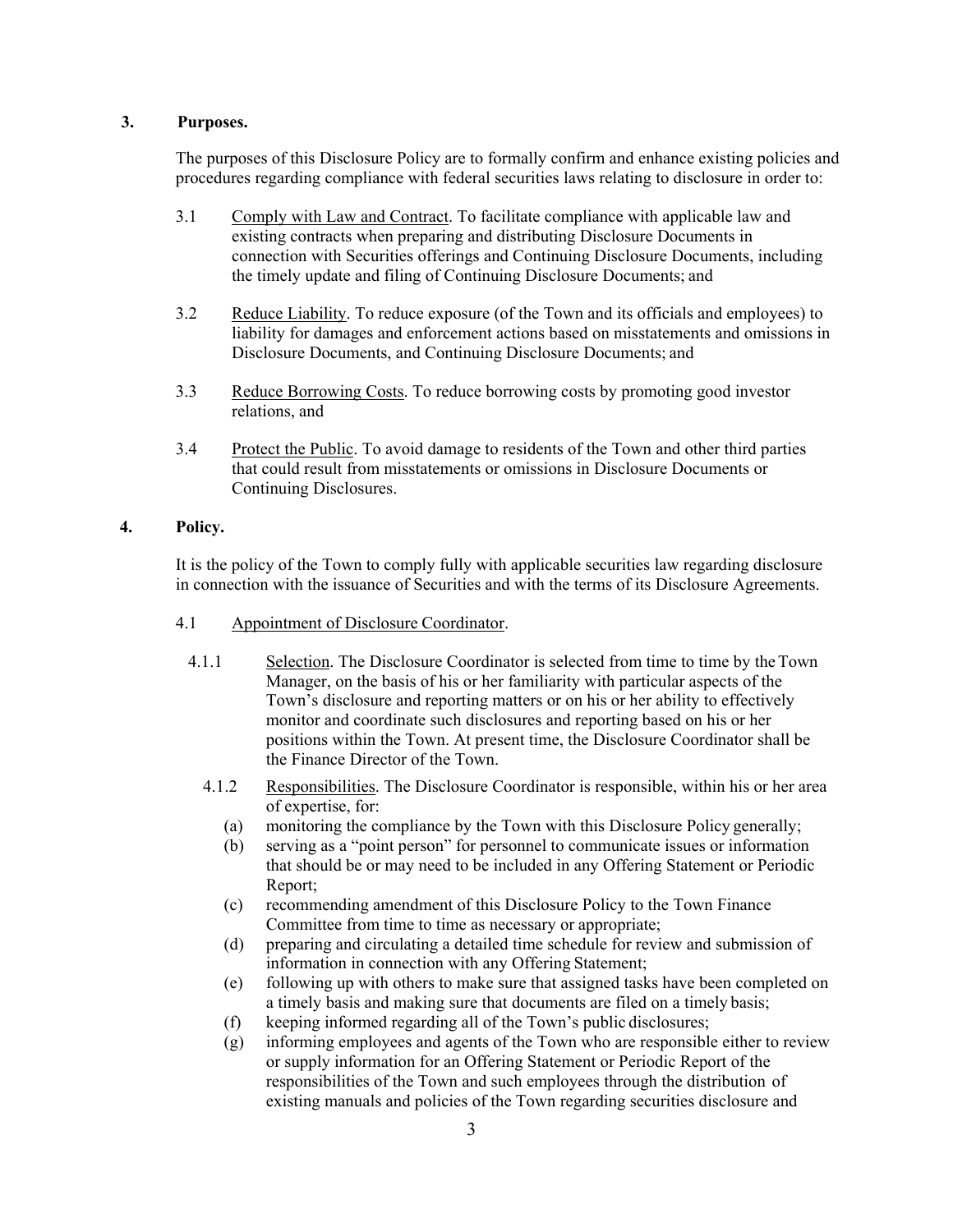through coordination with Disclosure Counsel, as needed; and

(h) documenting the Town's disclosure processes generally (e.g., records of Disclosure Working Group meetings and conference calls, maintenance of reporting checklists as appropriate, internal certifications).

## **5. Procedures.**

The following officials and employees of the Town shall implement the following procedures in preparing, checking, or issuing the following Offering Documents and Continuing Disclosure Documents.

### 5.1 Preliminary Official Statement and final Official Statement.

- 5.1.1 Working Group. The Disclosure Working Group for preliminary and final official statements (collectively, "Official Statement") issued in primary offerings shall consist of the following officers, advisors, and employees of the Town: Town of Brunswick Finance Director/Treasurer, Town Manager, the Town's Municipal Advisor, the Town's Bond Counsel, and where appropriate, the Brunswick School Department Business Manager. This Disclosure Policy envisions that the Town's senior officers, with assistance from outside consultants, will manage and oversee the production and vetting of primary offering documents and annual disclosure reports. The group should be inclusive enough so that there is a high likelihood that it will be able to recognize material misleading statements and/or omissions and also be able to command the attention of employees and others needed to assemble and vet the information to be disclosed.
- 5.1.2 Establishing Scope and Process. At the beginning of the disclosure process, the Disclosure Working Group will: (a) determine what information should be disclosed in the Official Statement to present fairly a description of the source of repayment and security for the securities being offered, including related financial and operating information (which may include a discussion of material risks related to investment in the securities); (b) assign responsibilities for assembling and verifying the information; and (c) establish a schedule for producing the information and the Official Statement that will afford sufficient time for final review by the Disclosure Working Group and the Disclosure Officers and the approvals required by this Disclosure Policy. While the information included in the last offering document may be used as a starting point, the Disclosure Working Group should be encouraged to provide suggestions for improvement and not assume it represents a complete list of what is currently required.
- 5.1.3 Assembling Current Information. The Disclosure Officers shall: (a) identify officers or employees of the Town and others who are likely to know or be able to obtain and verify required information; (b) request that they assemble, verify, and forward the information and also notify the Disclosure Officers of any other fact that they believe to be important to investors; and (c) establish a reasonable but sufficient deadline for producing the information. The Disclosure Officers should produce (or cause to be produced) a draft of the Official Statement based on the information that they receive. The Disclosure Officers shall assure that employees within their areas devote sufficient time and care to produce timely and accurate information, when requested. The Disclosure Officers shall distribute drafts of the Official Statement to the Disclosure Working Group for review together with a description of the process used to compile it and a list of facts, if any, that employees forwarded as important but are not included in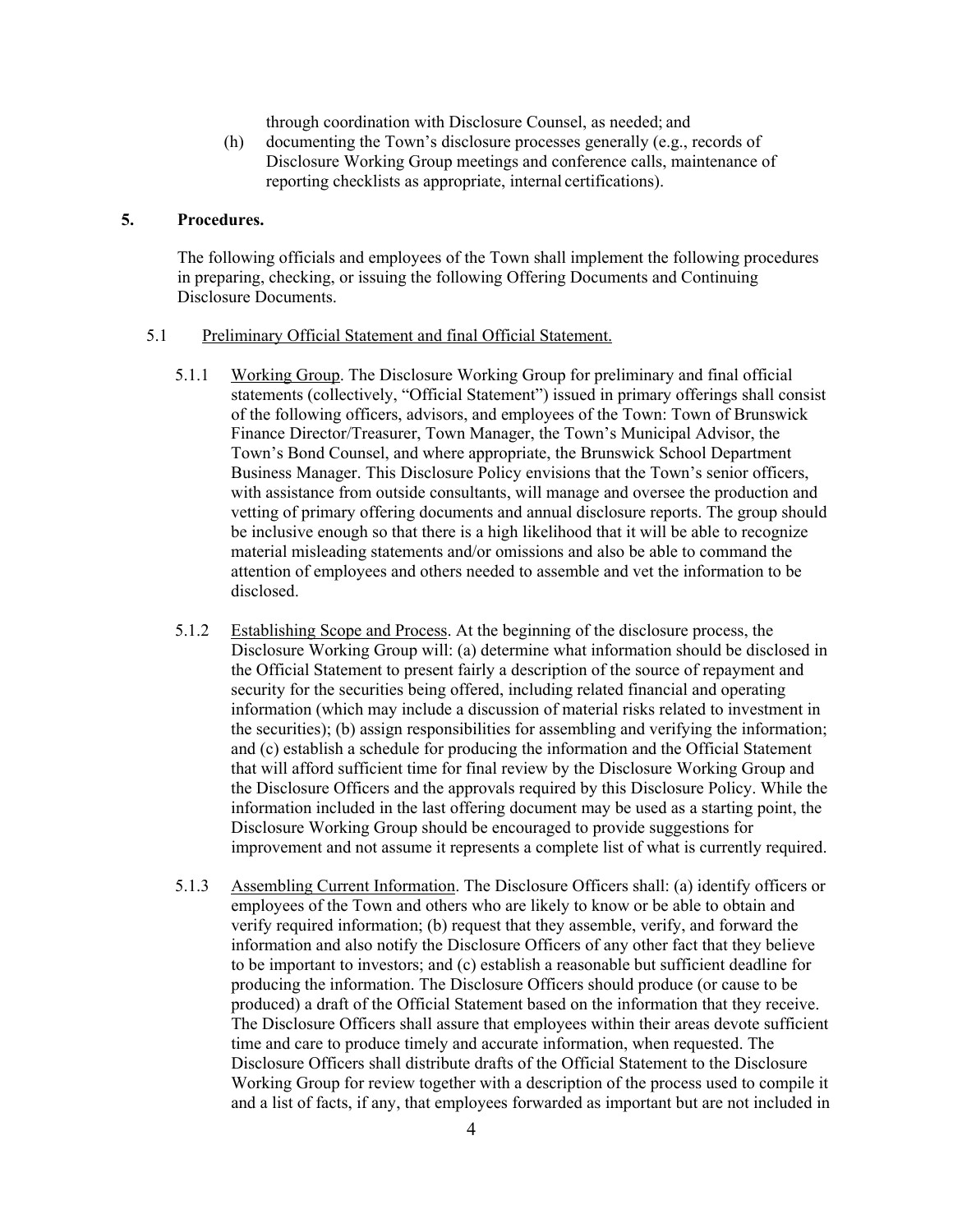the draft. In addition to identifying which employees know the relevant facts, and asking that the facts be verified and provided, requests for information could take many forms, e.g., circulating data from the last Disclosure Document and asking that it be updated, or sending out a list of information to be provided, etc. However, to avoid possible material omissions, employees identified as having the facts should also be asked if there are other facts that they think investors would consider important in judging the issuer's future ability to pay. The disclosure working group should be informed of the process actually used to assemble the offering document so that the group will be able to gauge the reliability and completeness of disclosed information.

- 5.1.4 Review for Process, Accuracy, and Completeness. The members of the Disclosure Working Group shall review the draft Preliminary Official Statement and Disclosure Officers' process description to determine (and shall report to the Disclosure Officers as to) whether, based on information known or reported to them: (a) this Disclosure Policy was followed; (b) the material facts in the Public Statement appear to be consistent with those known to the members of the Disclosure Working Group; and (c) the Official Statement omits any material fact that is necessary to be included to prevent the Official Statement from being misleading to investors. The final or nearfinal draft of the Preliminary Official Statement , together with the Disclosure Officers' description of the process used to prepare and check the Preliminary Official Statement, shall be sent to the Town Finance Committee for review and comment. The Disclosure Officers shall take such action as may be necessary, based on feedback from the Disclosure Working Group and the Town Finance Committee, to enable the Disclosure Working Group to conclude that this Disclosure Policy was followed and that the Preliminary Official Statement and Official Statement is accurate and complete in all material respects.
- 5.1.5 Final Approval. The Disclosure Working Group shall approve the final draft of the Preliminary Official Statement and Official Statement.
- 5.1.6 Documentation of Procedures. The Disclosure Officers shall compile and retain a file of the actions taken to prepare, check, and approve the Preliminary Official Statement and Official Statement, including the sources of the information included, the comments and actions of the Disclosure Working Group, the description of the process followed by the Disclosure Officers, and Finance Committee review.
- 5.2 Annual Financial Information and Operating Data.
	- 5.2.1 Working Group. The Disclosure Working Group for periodic/annual filings shall be informed of and review financial information and operating data to be filed with the MSRB pursuant to Disclosure Agreements (the "Annual Filing").
	- 5.2.2 Assembling Current Information. The Disclosure Officers shall: (a) compile and maintain (and update after every issuance or defeasance of Securities) a list of all financial information and operating data required to be filed with the MSRB pursuant to each of the Disclosure Agreements; (b) assign responsibilities to officers, employees and agents for periodically assembling and verifying the data; (c) request that they assemble, verify, and forward the data to the Disclosure Officers and notify the Disclosure Officers if they have learned of any other fact that they consider to be material with respect to the information provided; and (d) establish a schedule for producing the data (and the Annual Filing document) that will afford sufficient time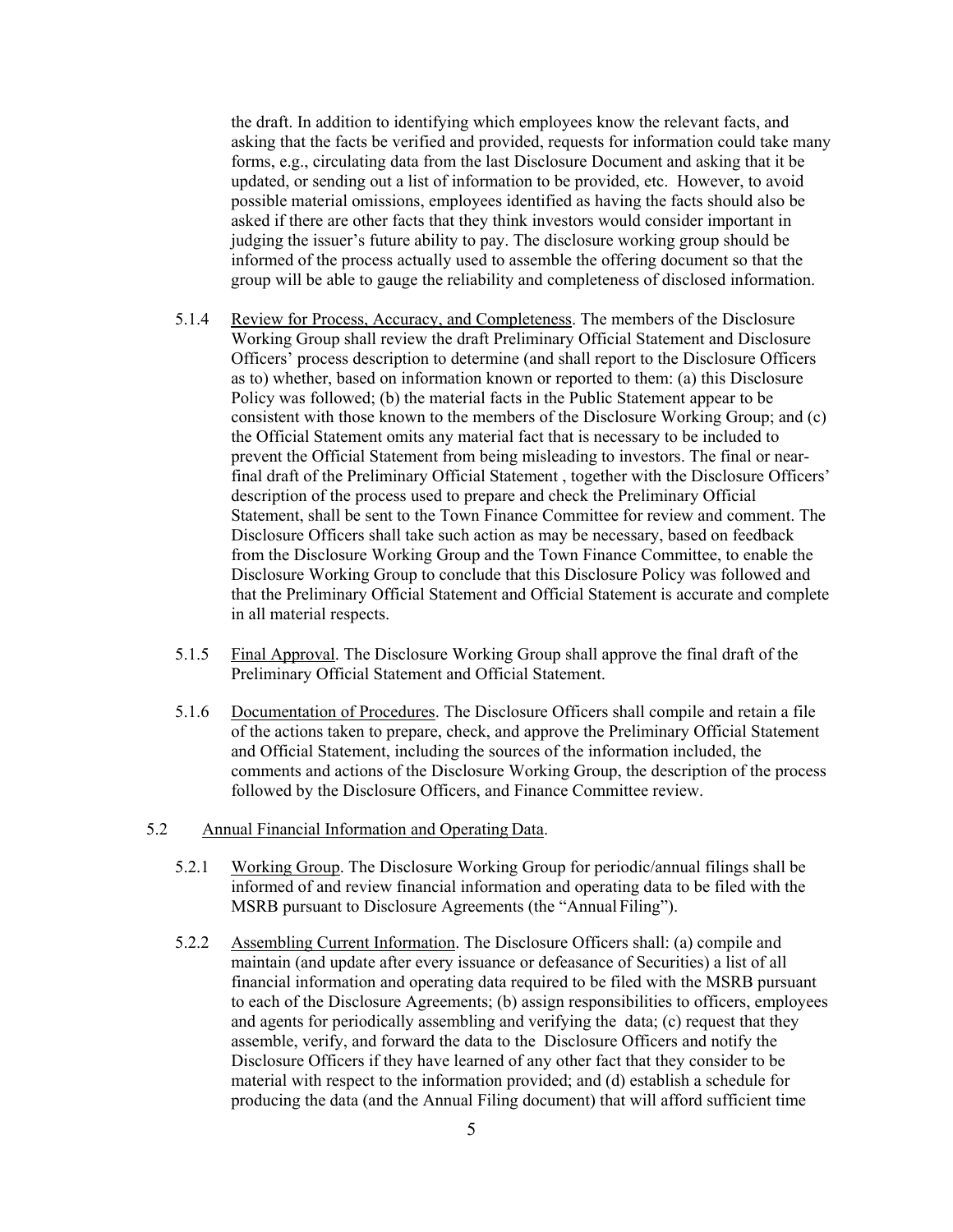for review by the Disclosure Working Group and the Disclosure Officers and the approvals required by this Disclosure Policy. The Disclosure Officers shall distribute drafts of the Annual Filing to the Disclosure Working Group for review together with a description of the process used to compile it.

- 5.2.3 Review for Process, Accuracy, and Completeness. The Disclosure Coordinator shall ensure that, when engaged, the Disclosure Counsel reviews the Annual Filing drafts and Disclosure Officers' process description to determine (and shall report to the Disclosure Officers as to) whether, based on information known or reported to them: (a) this Disclosure Policy was followed, (b) the material facts in the Annual Filing appear to be consistent with those known to the members of the Disclosure Working Group, and (c) the Annual Filing omits any material fact that is necessary to be included to prevent the Annual Filing from being misleading to investors. The Disclosure Officers shall take such action as may be necessary, based on feedback from the Disclosure Counsel, to enable the Disclosure Working Group to conclude that this Disclosure Policy was followed and that the Annual Filing is accurate and complete in all material respects.
- 5.2.4 Final Approval. The Disclosure Working Group shall approve the final draft of the Annual Filing. Its action, together with the Annual Filing and the Disclosure Officers' report regarding the process used to prepare and check the Annual Filing, shall be sent to the Town Finance Committee. The Annual Filing shall not be issued until approved by the Town Finance Committee
- 5.2.5 Posting. The Disclosure Officers shall file the Annual Filing with the MSRB through EMMA by the deadline established by law, regulation, and/or the Disclosure Agreements. The Disclosure Officers shall exercise reasonable care to file the Annual Filing in the format and with the identifying information required by law, regulation, and/or the Disclosure Agreements, including applicable CUSIP numbers for the Town's Securities.
- 5.2.6 Documentation of Procedures. The Disclosure Officers shall compile and retain a file of the actions taken to prepare, check, and approve the Annual Filing, including the sources of the information included, the comments and actions of the Disclosure Working Group, the Disclosure Officers' report regarding the process used to prepare and check the Annual Filing, and approvals of the Working Group and the Town Finance Committee.

# 5.3 Event Notices.

5.3.1 Identification of Reportable Events. The Disclosure Officers shall maintain a list of events of which the Town is required to provide notice to the MSRB pursuant to law, regulation, and/or the Disclosure Agreements. The Disclosure Officers (with the assistance of Members of the Disclosure Working Group) shall: (a) identify the officers, employees and agents of the Town who are most likely to first obtain knowledge of the occurrence of such events; and (b) request in writing that they notify the Disclosure Officers immediately after learning of any such event, regardless of materiality, and repeat such request in a quarterly reminder. The Disclosure Officers will establish a tickler system so that employees who are likely to first know about a covenant breach or tax event will know to share that information with the officer or employee charged with giving notice. Disclosure Officers will consider potential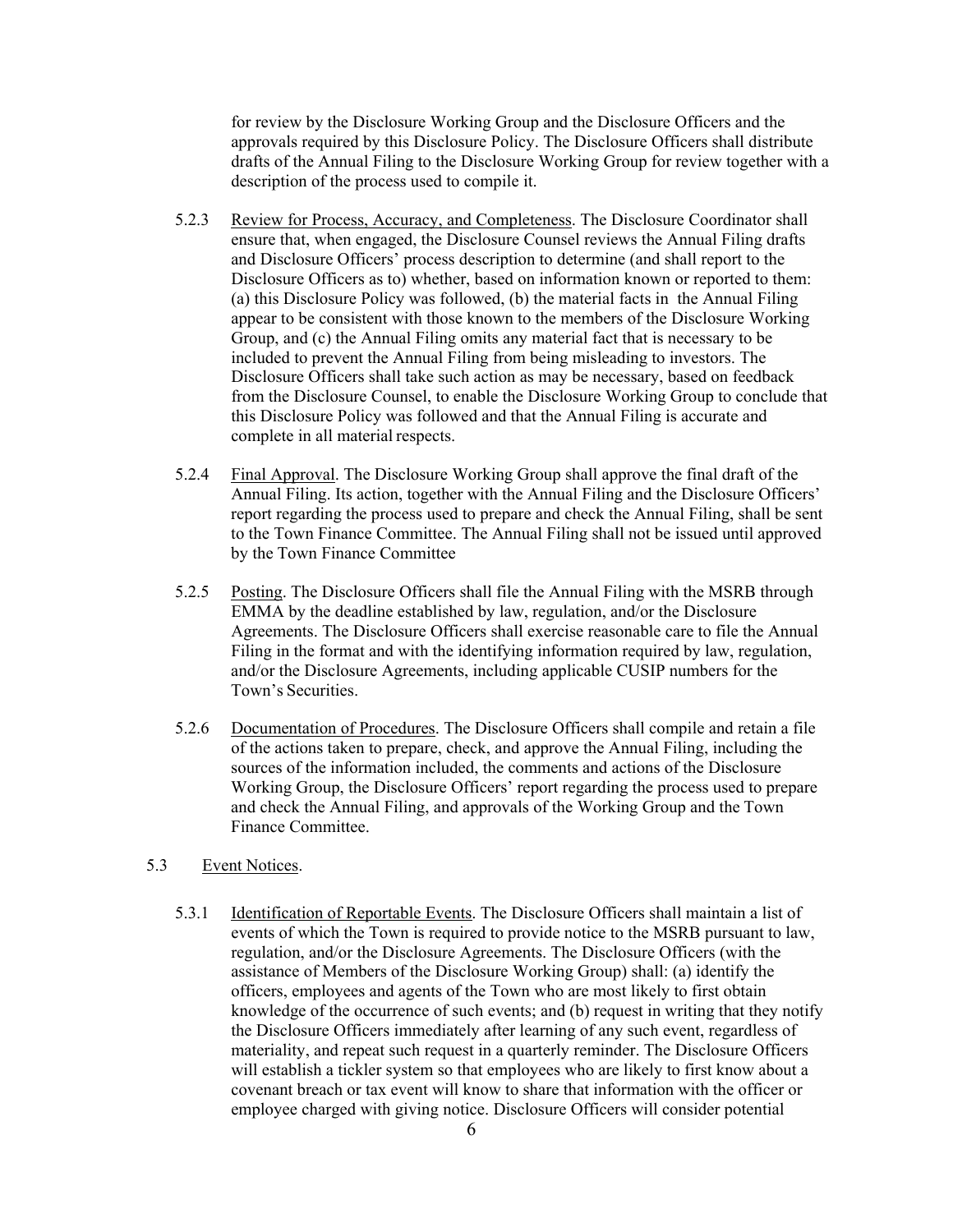triggering events, including but not limited to, issuance of annual financial information or audited financial statements; notice of failure to provide annual financial information on or before the date agreed to by the state or local government; principal and interest payment delinquencies; non-payment related defaults; unscheduled draws on debt service; reserves reflecting financial difficulties; unscheduled draws on credit enhancements reflecting financial difficulties; substitution of credit or liquidity; providers, or their failure to perform; adverse tax opinions or events affecting the tax status of the security; modifications to rights of security holders; bond calls and tender offers; defeasances; release, substitution or sale of property securing repayment of the securities; rating changes; bankruptcy, insolvency or receivership; merger, acquisition or sale of all issuer assets; appointment of successor trustee.

- 5.3.2 Preparation of Event Notice. The Disclosure Officers shall: (a) assess the materiality of any reported event with the assistance of legal counsel and, if notice of the event must be given; (b) prepare an Event Notice giving notice of the event; and (c) except for notices of a rating change, bond call, or defeasance, forward the draft Event Notice to the Disclosure Working Group for their review. Event notices can have a significant impact on the market value of securities, so this Disclosure Policy requires that nonroutine notices receive high-level review. In addition, unless the Town chooses to file notice of an event, whether or not it is material, this Disclosure Policy requires that Disclosure Counsel advise as to materiality before the Town decides that notice of an event should not be given because it is not material.
- 5.3.3 Review and Approval of Event Notice. The Working Group shall promptly review and approve or comment on the Event Notice. The Disclosure Officers shall incorporate such comments into the Event Notice to be filed with EMMA. The Disclosure Officers shall not file the Event Notice Statement until it is approved by the Working Group, unless the Event Notice: (a) gives notice of a rating change, bond call, or defeasance; or (b) such approval has not been received by the applicable Disclosure Agreement filing deadline.
- 5.3.4 Posting. The Disclosure Officers shall file the Event Notice with the MSRB through EMMA by the deadline established by law, regulation, or the Disclosure Agreements or, if the facts cannot be correctly and fairly described by the deadline, then as soon thereafter as possible. The Disclosure Officers shall exercise reasonable care to file the Event Notice in the format and with the identifying information required by the Disclosure Agreements, including CUSIP numbers for the applicable Securities.
- 5.3.5 Documentation of Procedures. The Disclosure Officers shall compile and retain a file of the actions taken to report each event and prepare, check, and approve the notice of the event, including the approvals of the Working Group, if obtained.

#### **6. Training.**

- 6.1 Personnel to be Trained. Each member of a Disclosure Working Group, the Disclosure Officers, and each officer or employee designated as a source of data or an Event Notice pursuant to this Disclosure Policy shall undergo periodic training.
- 6.2 Training Content. The training program and materials shall be prepared by or with the assistance of the Town's outside Disclosure Counsel and approved by the Town Manager. The training program shall impart the requirements of federal and state securities laws and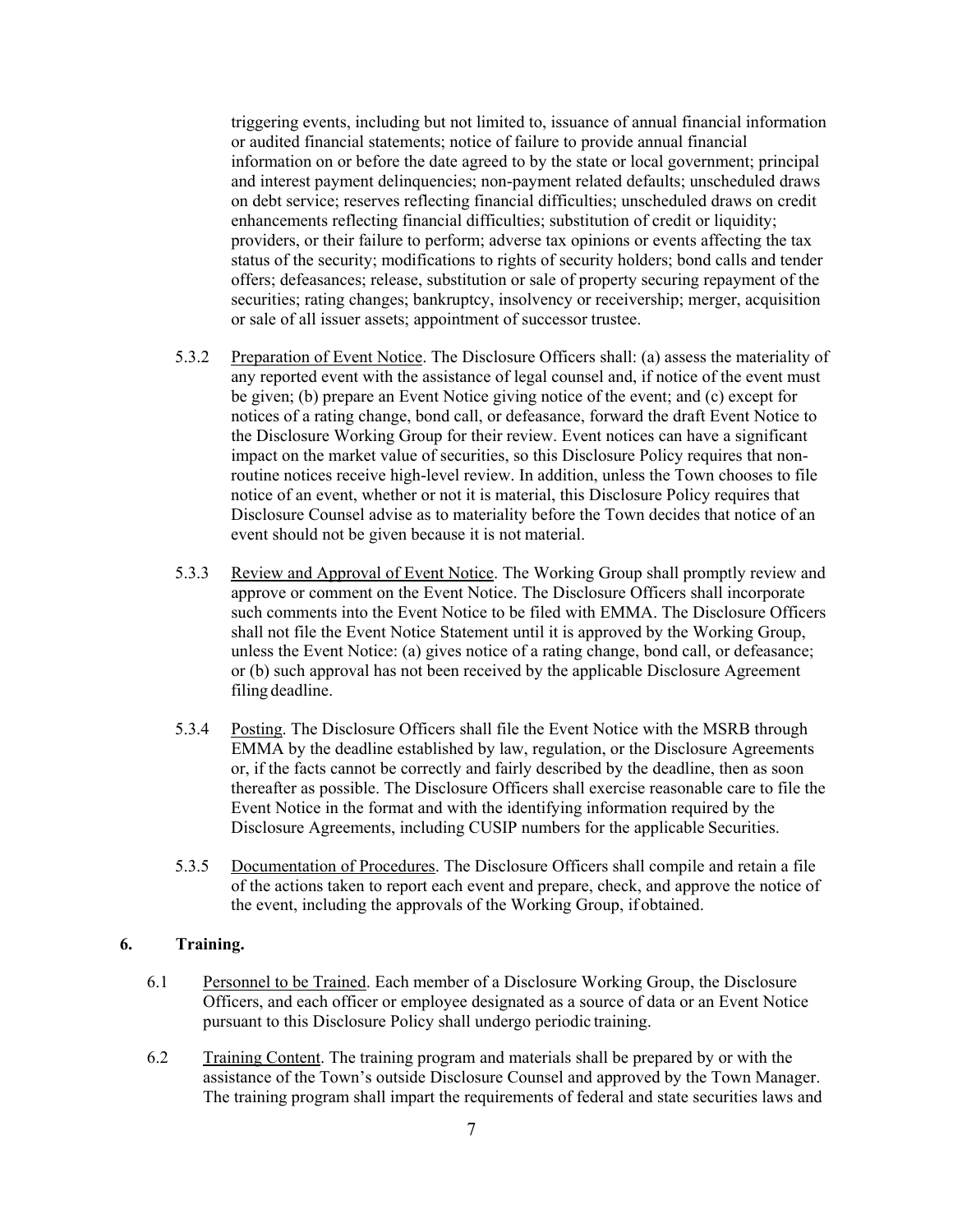the Disclosure Agreements, the meaning of "material," and the duties of such officers, employees and agents under this Disclosure Policy.

6.3 Training Frequency. Each affected officer and employee shall undergo training (a) promptly after being appointed to a position described in Section 6.1 and (b) annually hereafter.

## **7. Updates to Policies and Procedures.**

- 7.1 Periodic Review. The Disclosure Policy shall be reviewed annually by the Disclosure Officers within 60 days of the posting of financial information and operating data. In addition, at any time all officers and employees of the Town are invited and encouraged to make recommendations for changes to this Disclosure Policy so that it fosters better compliance with applicable law, results in better information to investors, or makes the procedures required by this Disclosure Policy more efficient.
- 7.2 Recommendations for Change. Following receipt of any such recommendation, the Disclosure Officers shall give their advice regarding the recommendation to the Disclosure Working Group. The Disclosure Working Group shall consider the recommendation and advice, determine whether to propose a change to this Disclosure Policy, and submit such proposal to the Town Finance Committee for review and approval.
- 7.3 Changes to Disclosure Policy. The Finance Committee, with advice from Disclosure Counsel, shall approve and direct implementation of any change to this Disclosure Policy that is proposed by the Disclosure Working Group, does not change the fundamental policies or procedures established by this Disclosure Policy, and is determined by the Finance Committee to be advisable.

# **8. Miscellaneous.**

- 8.1 Internal Use Only. This Disclosure Policy is intended for the internal use of the Town only and is not intended to establish any duties in favor of or rights of any person other than the Town.
- 8.2 Waiver of Procedures. Disclosure officers and the other officers, employees, and agents charged by this Disclosure Policy with performing or refraining from any action may depart from this Disclosure Policy when: (a) they in good faith determine that such departure is in the best interests of the Town and consistent with the duties of the Town under federal and state securities laws; (b) and receive pre-approval for such departure from the Town Manager. If any Disclosure Officer is charged by this Disclosure Policy with taking or refraining from such action, any such departure shall require approval of Disclosure Counsel. The Disclosure Working Group should be informed in writing of such waiver and a record of such waiver should be kept in the Town's files.

# **9. Investor Inquiries.**

All investor inquiries shall be managed by the Investment Inquiry Coordinator so that: (a) the responses do not contain a material misstatement or misleading omission; and (b) if the Town chooses for reasons of fairness, the responses do not disadvantage some investors relative to other investors. In instances where the investor inquiry elicits a response that is in substance already contained within a document previously provided to investors (Official Statement,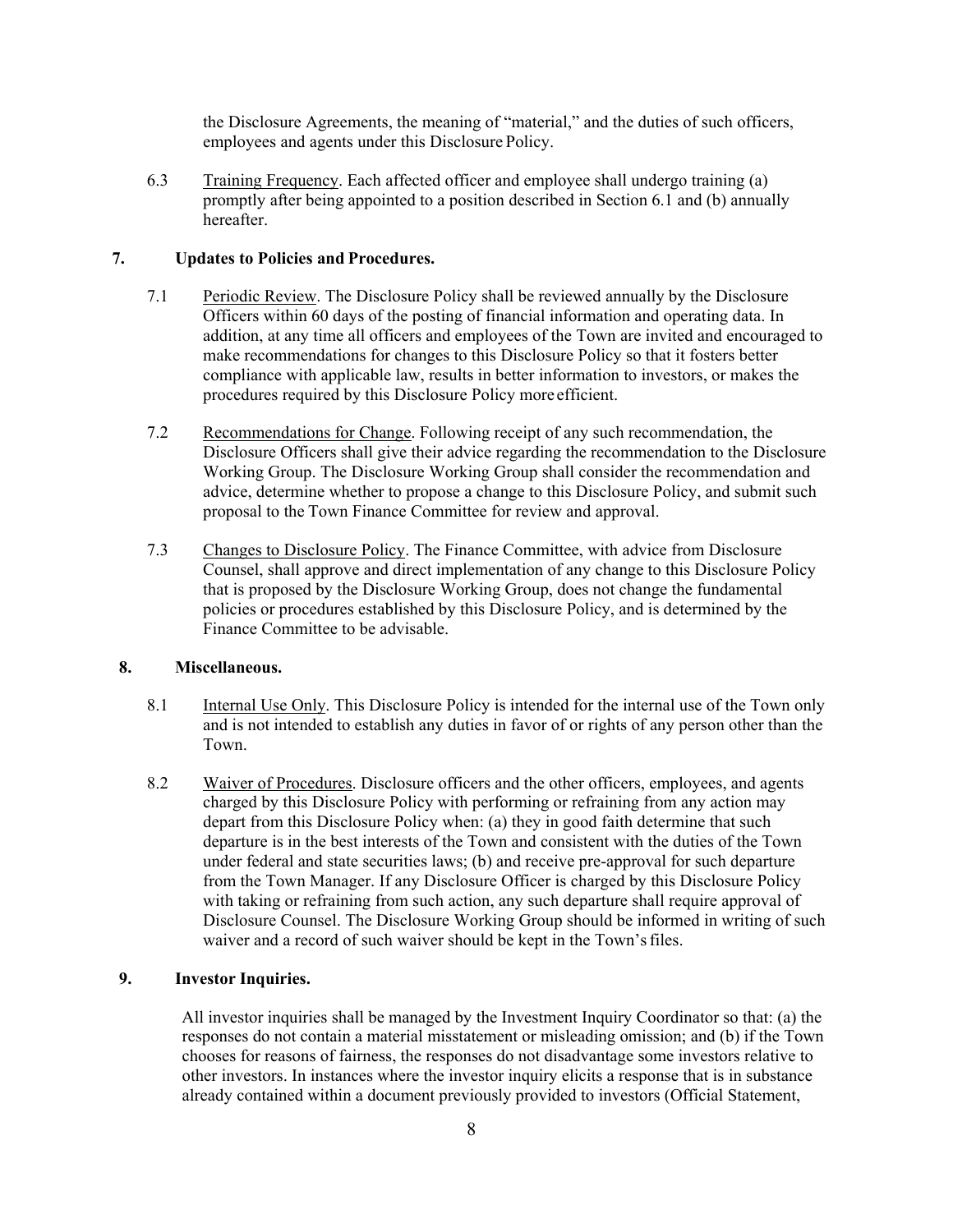Annual Filing, Event Notice, etc.), then the response to the investor inquiry should be drawn from that document. In instances in which an investor inquiry elicits a response that is not already contained in such a document, the Investment Inquiry Coordinator shall ensure that information it provides to the investor does not contain a material misstatement or a misleading omission. The Town shall take caution not to provide "inside" information to one or a small group of investors that allows them to trade to the disadvantage of other investors. In these instances, the issuer may decide to prepare a carefully written response to the investor that it also disseminates to other investors on its websites or EMMA. Disclosures that materially advantage some investors over others can raise fairness concerns, particularly when those disclosures could reasonably be expected to influence the trading of Securities, so the Town might choose not to respond to investor inquiries with material, non-public information without making it available to all investors.

- 9.1 Investor Inquiry Coordinator. The Town Manager shall serve as the Investor Inquiry Coordinator.
- 9.2 Processing of Investor Inquiries. Except for communications that occur in connection with primary offerings, all inquiries from investors shall be managed by the Investment Inquiry Coordinator. If any other employee of the Town receives an inquiry from an investor, that employee shall refer such inquiry to the Investment Inquiry Coordinator.
- 9.3 Responses to Investor Inquiries. With respect to each inquiry from an investor: (a) if information necessary to respond to such inquiry has already been included in a Public Statement, then the Investment Inquiry Coordinator may respond to such inquiry from information in the Public Statement; and (b) if information necessary to respond to such inquiry is not obtainable from information included in a Public Statement, then the Investment Inquiry Coordinator shall determine the best manner to respond to such inquiry in a manner that assures that it is accurate, which may include convening a meeting of the Disclosure Working Group for broader inquiries or ones that require subjective judgment in responding.
- 9.4 Documentation. The Investment Inquiry Coordinator shall compile and maintain a record of investor inquiries and responses.

# **10. Periodic Check for Completeness.**

- 10.1 Periodic Check for Material Developments. To the extent that the Town performs periodic closings of its accounting records, the Disclosure Officers shall promptly review these records, and request in writing that the members of the Disclosure Working Group and the persons described in Sections 5.1.3, 5.2.2, and 5.3.1 inform the Disclosure Officers of any event or fact that any of them believes to be important to investors and not previously disclosed pursuant to this Disclosure Policy and filed with the MSRB through EMMA.
- 10.2 Updating filings. This Disclosure Policy assumes that the Town will normally update its financial and operating data by filing with EMMA annually. The Town may choose to update their filed data more frequently in order better to market their bonds, or to assure that remarketings of their demand securities are done on the basis of current disclosure, or to reduce the risk that an official's overly optimistic statement might be actionable given the total mix of available information about the Town. In that case, the procedures described in Section 5 should be used to produce periodic filings. The Town may consider filing more frequent updates: (a) when necessary to prevent remarketings based on